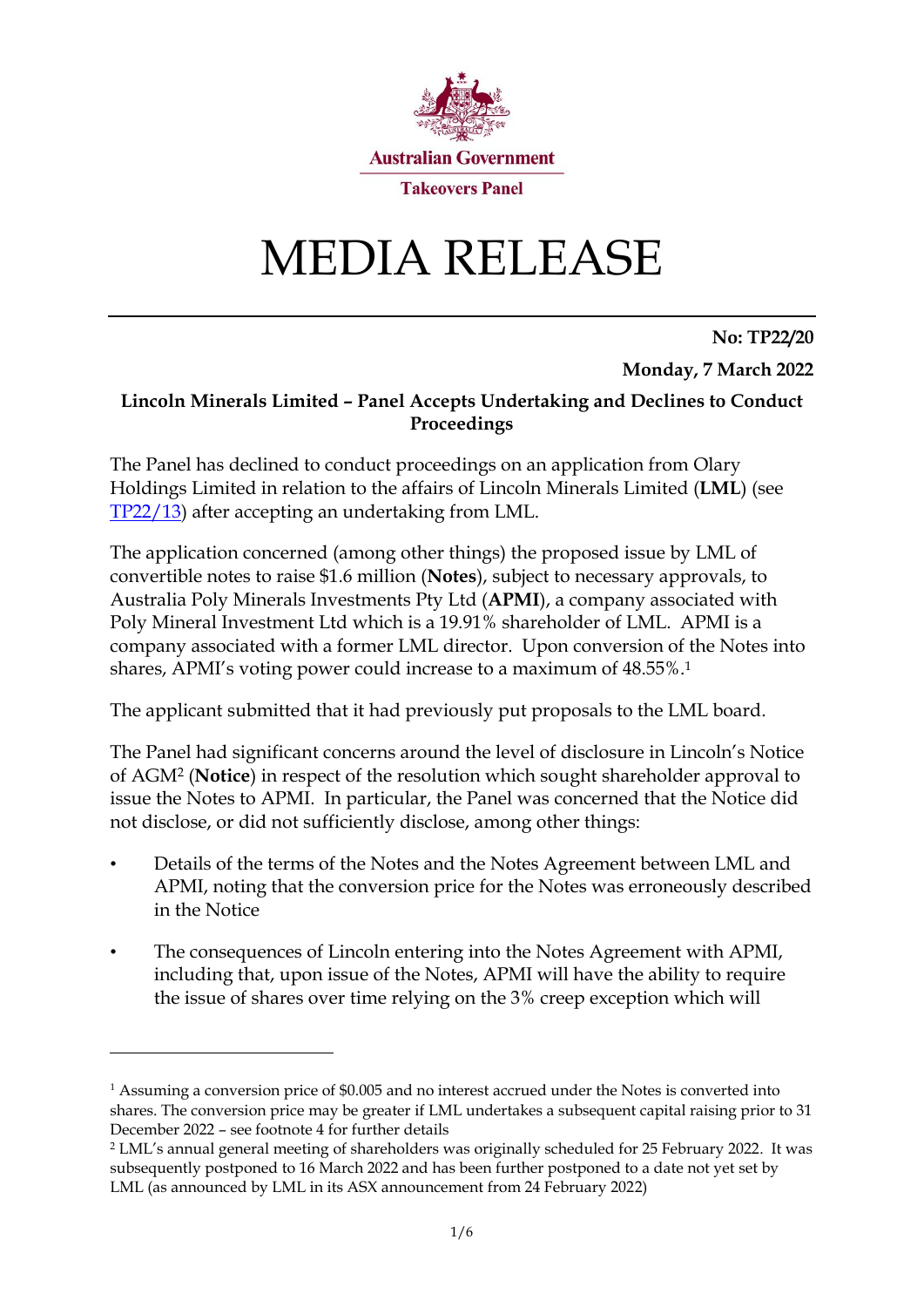ultimately give it more than 19.91% of LML shares without the need for shareholder approval under item 7 of section 611<sup>3</sup>

- The basis upon which the conversion price for the Notes was determined
- That shareholder approval is being sought on the basis that APMI is a related party to a former LML director
- The financial position of LML and funding needs for LML entering into the Notes Agreement and
- Other options that the LML board has considered prior to deciding to enter into the Notes Agreement and a description of each other funding offer or proposal subsequently received by LML and the impact (if any) on the LML board's recommendation in relation to the resolution for the issue of the Notes.

LML has undertaken (in summary) that it will:

- immediately advise the market that the conversion price for the Notes is erroneously described in the Notice and that it will be issuing a supplementary notice of AGM to its shareholders 4
- prepare a supplementary notice of AGM (**Supplementary Notice**) which addresses the disclosure concerns of the Panel (including those noted above) and complies with any applicable regulatory requirements
- not formally issue the Supplementary Notice or re-schedule its AGM until ASIC and the Panel have separately provided confirmation that they do not object to the form of the Supplementary Notice and
- not hold its re-scheduled AGM until 14 days after the Supplementary Notice has been sent to its shareholders.

A copy of the undertaking is attached as Annexure A.

The Panel was satisfied its concerns were sufficiently addressed by the undertaking and that there was no reasonable prospect that it would make a declaration of unacceptable circumstances. Accordingly, the Panel declined to conduct proceedings. In making its decision, the Panel does not seek to limit any powers or

<sup>3</sup> All references are to the *Corporations Act 2001* (Cth) unless otherwise indicated

<sup>4</sup> On 2 March 2022, LML made an announcement on ASX advising (among other things) that there was an error reported in its announcement of 23 December 2021 titled 'Convertible Note funding' and in the Notice in relation to the conversion price for the Notes. LML's announcement disclosed that the correct conversion price for the Notes is the higher of \$0.005 and a 15% discount to the issue price of shares and/or the exercise price of any options offered under any capital raising(s) completed by LML of greater than \$500,000 prior to 31 December 2022. LML also disclosed that it was preparing a supplementary notice of AGM. The Panel is satisfied that LML's announcement is sufficient to satisfy its obligations under paragraph 1 of its undertaking and that a further announcement is not required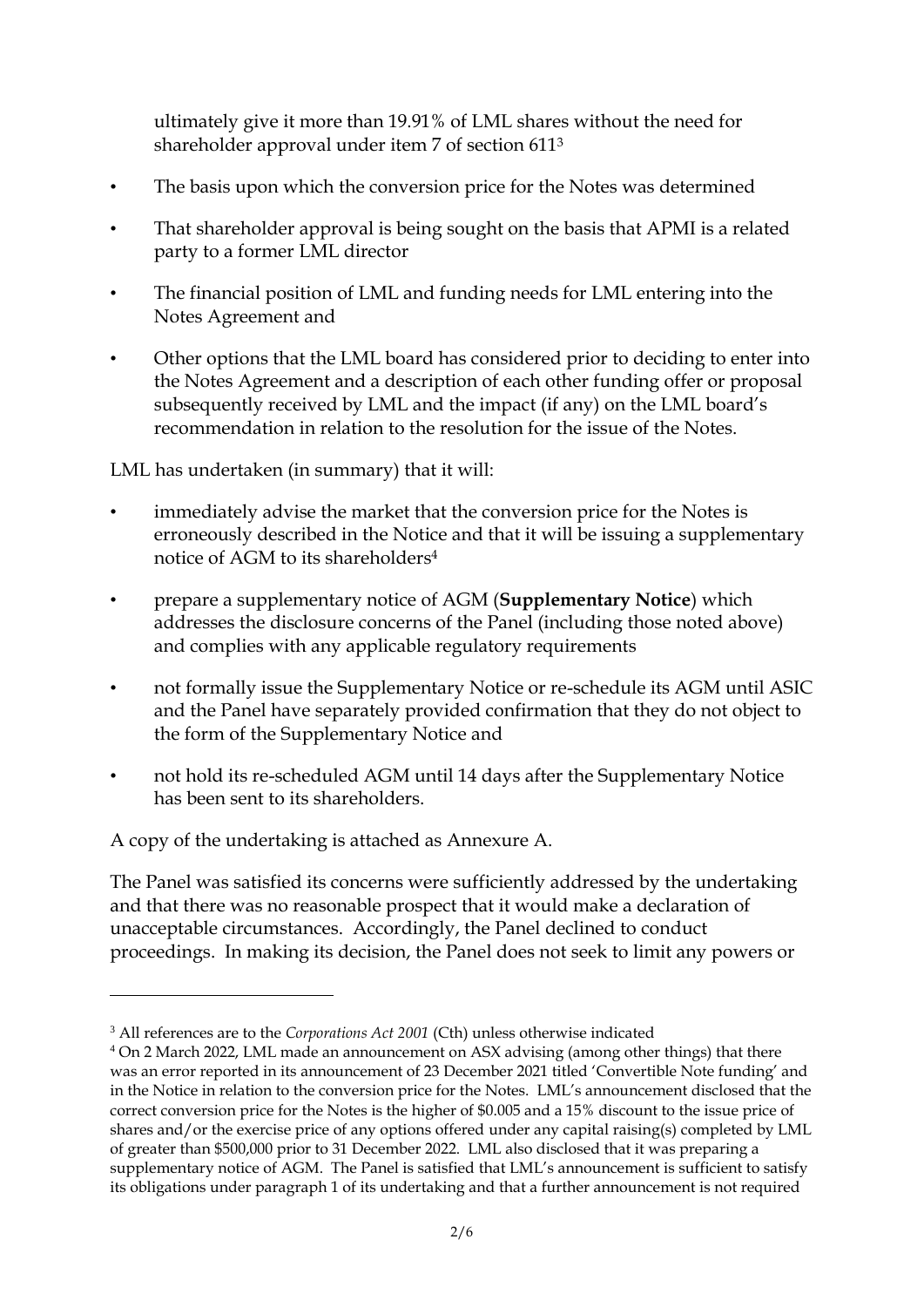discretions of ASIC or ASX in relation to any regulatory requirements applicable to the issue of the Notes or shareholder approval being sought by LML.

The sitting Panel was Kristen Jung, Bill Koeck and Tony Osmond (sitting President).

The Panel will publish its reasons for the decision in due course on its [website.](https://www.takeovers.gov.au/content/DisplayDoc.aspx?doc=media_releases/2022/001.htm&pageID=&Year=)

Allan Bulman Chief Executive, Takeovers Panel Level 16, 530 Collins Street Melbourne VIC 3000 Ph: +61 3 9655 3500 [takeovers@takeovers.gov.au](mailto:takeovers@takeovers.gov.au)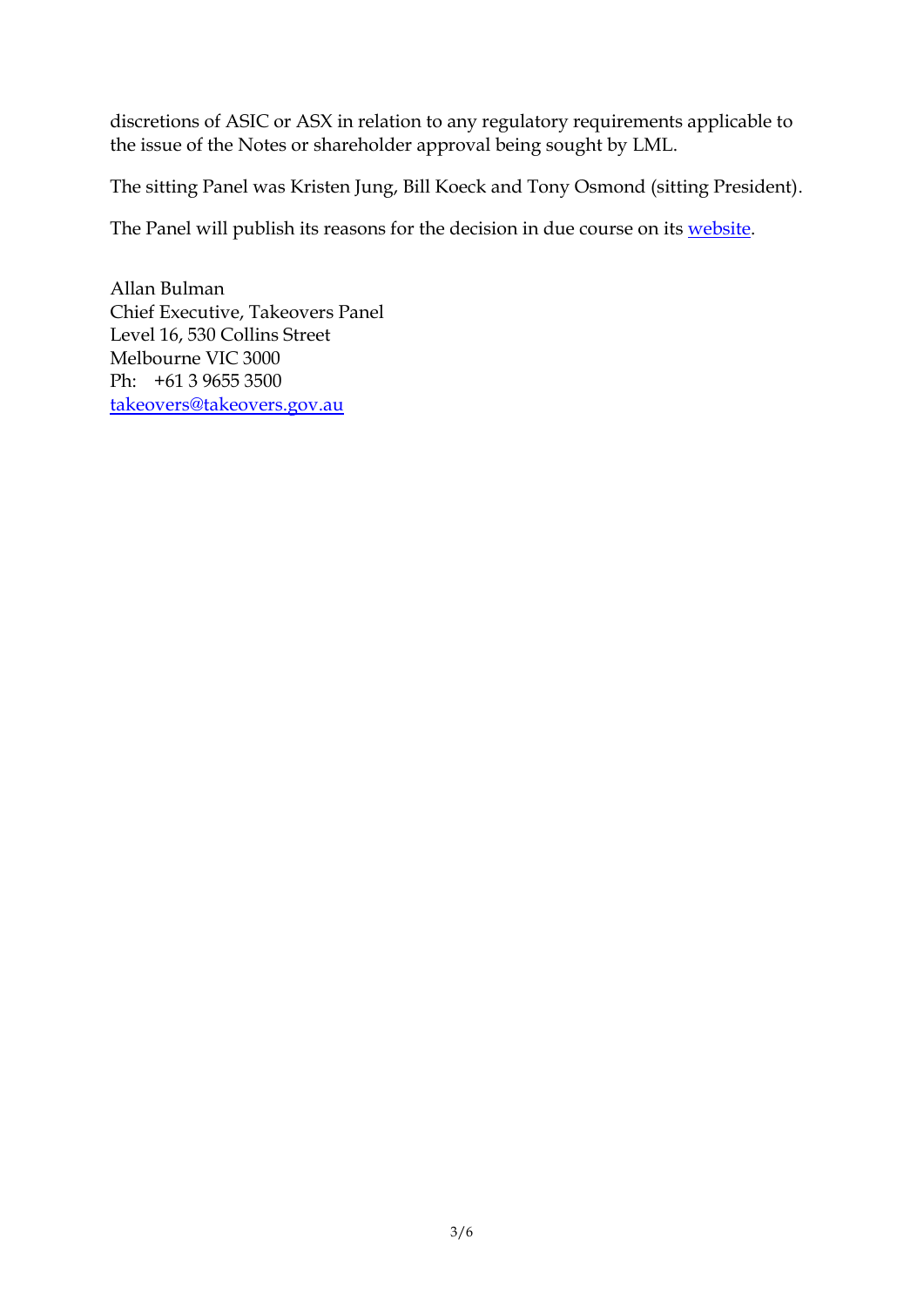

## **ANNEXURE A**

## **AUSTRALIAN SECURITIES AND INVESTMENTS COMMISSION ACT 2001 (CTH) SECTION 201A UNDERTAKING**

### **LINCOLN MINERALS LIMITED**

Lincoln Minerals Limited ACN 050 117 023 (**LML**) undertakes to the Takeover Panel (**Pane**l) under section 201A of the *Australian Securities and Investments Commission Act 2001* (Cth) as follows:

- 1. LML must immediately advise the market that the conversion price in the Convertible Note Agreement dated 20 December 2021 (**Agreement**) pursuant to which LML proposes to issue up to 1,600,000 convertible notes (**Notes**) to Australia Poly Minerals Investments Pty Ltd ACN 622 067 556 (**APMI**) is erroneously described in its original Notice of AGM dated 18 January 2022 and that it will be issuing a supplementary notice of AGM to its shareholders.
- 2. Subject to paragraph 3 below, LML will issue a supplementary notice of AGM to its shareholders (**Supplementary Notice**) and disclose in the Supplementary Notice details and/or additional details in respect of the following:
	- (a) the terms of the Agreement;
	- (b) the consequences of LML entering into the Agreement and issuing the Notes to APMI, expressly including:
		- (i) the potential control effects upon issue and conversion of such Notes;
		- (ii) APMI's ability to increase its shareholding in LML to greater than 19.91% over time (relying on item 9 of section 611 of the Corporations Act) without the need for shareholder approval pursuant to item 7 of section 611 of the Corporations Act;
		- (iii) if issue of the Notes is approved by LML's shareholders, LML's plan for repaying the Notes if they are not subsequently converted by the relevant maturity date;
		- (iv) if issue of the Notes is not approved by LML's shareholders, LML's plan for repaying \$260,000 that has already been drawn down; and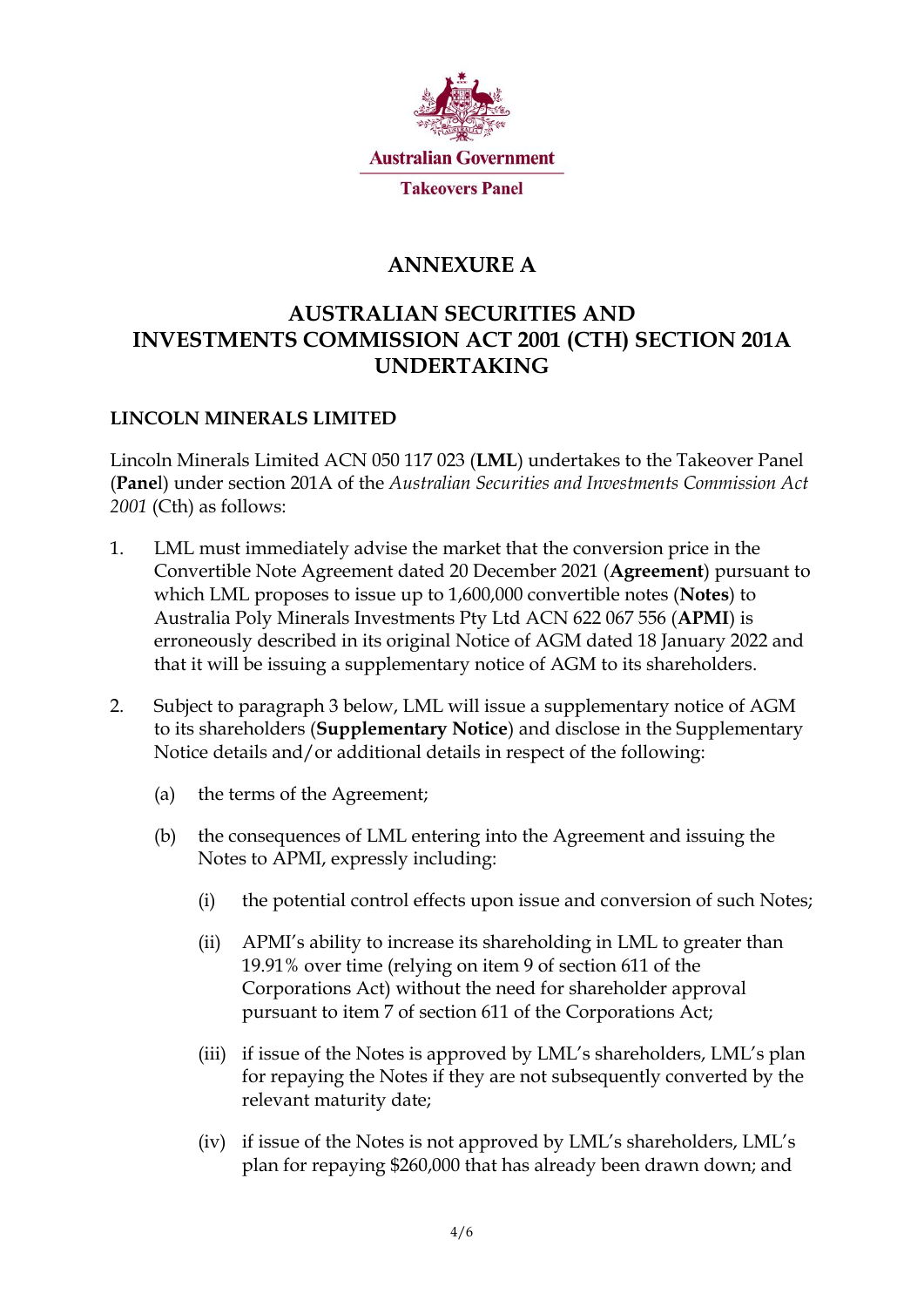- (v) the full dilutionary effect of the Notes in the event APMI elects to receive interest accruing under the Agreement in shares;
- (c) the basis upon which it was determined that 0.5 cents is an appropriate floor for the conversion price for the Notes
- (d) that LML shareholder approval is being sought on the basis that APMI is a related party to Mr James Tenghui Zhang and which clarifies:
	- (i) whether shareholder approval is being sought for the purposes of Chapter 2E of the Corporations Act and/or ASX Listing Rule 10.11; and
	- (ii) if shareholder approval is not being sought under Chapter 2E of the Corporations Act, the basis upon which LML has determined that such approval is not required. If LML relies on the arm's length exception in section 210 of the Corporations Act, it should explain why it applies;
- (e) the financial position of LML and funding needs for LML entering into the Agreement at the time; and
- (f) other options that the board of LML has considered prior to deciding to enter into the Agreement and a description of each other funding offer or proposal received by LML since entering into the Agreement and their impact (if any) on the LML board's recommendation in relation to the resolution for the issue of the Notes.
- 3. LML will not formerly issue the Supplementary Notice or re-schedule the AGM until:
	- (a) a draft of the Supplementary Notice has been provided to ASIC and the Panel; and
	- (b) ASIC has provided written confirmation that it does not object to the form of the Supplementary Notice, to be followed by written confirmation from the Panel that is does not object to the same.
- 4. LML will not hold its re-scheduled AGM until 14 days after the Supplementary Notice has been sent to its shareholders.
- 5. In preparing the Supplementary Notice, LML will comply with any applicable regulatory requirements.

In this undertaking, the following terms have the corresponding meaning:

**AGM** LML's Annual General Meeting of shareholders which was originally scheduled for 25 February 2022, postponed to 16 March 2022 and has been